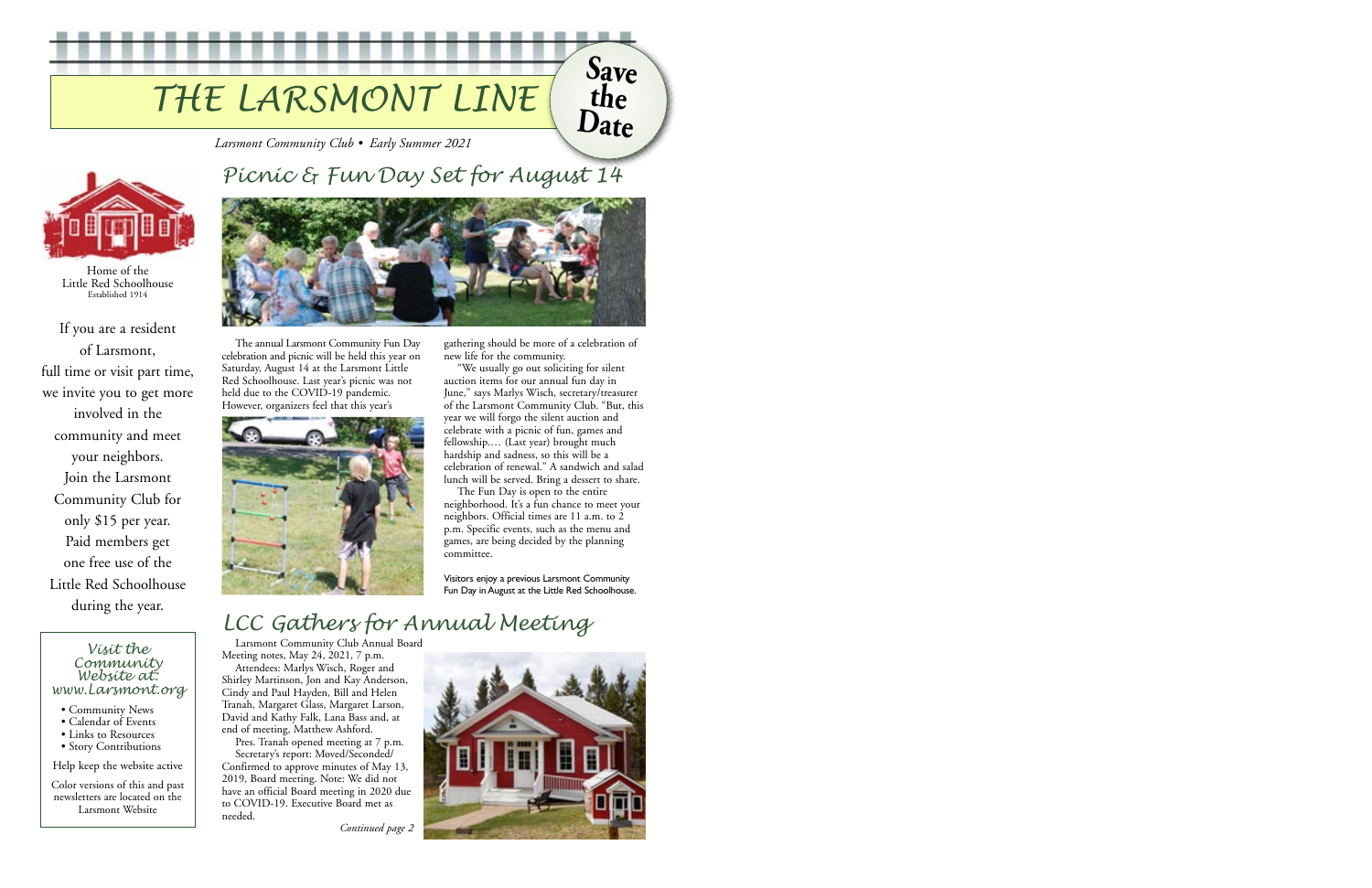It doesn't take long before it becomes obvious that something's happening this month on Highway 61, between Two Harbors and Knife River. Yup, they are resurfacing the roadway.

Starting in early July, the Minnesota Department of Transportation (MnDOT) began a \$6M project to upgrade the roadway and also install an intersection improvement called a Reduced Conflict Intersection where Highway 61 and County Road 9 meet (near Sonju Motors).

drivers from the side street only have to be concerned with one direction of traffic on the highway at a time. You don't need to wait



MnDOT explains that a reduced conflict intersection prohibits left-turns and through-movements from side street approaches. Instead, drivers turn right onto the main road and then make a U-turn at a one-way median opening 400 ft. to 1,000 ft. after the intersection. Left turns from the main road approaches are similar to left turns at conventional intersections.

The object of the improvement is to decrease fatalities and injuries caused by broadside crashes on four-lane divided highways. In some parts of the country, RCIs are sometimes referred to as J-turns or RCUT.

> Left hand turn onto divided highway using a Reduced Conflict Intersection



MnDOT explains that a typical four-lane

divided highway

intersection has 42 possible vehicle conflict points. RCI's reduce conflict points to as few

as 18.

With an RCI,

for a gap in both

directions to cross a major road. Traditional four-lane divided highway intersections have an elevated risk of severe right-angle crashes (commonly called "T-bone" crashes), especially for drivers attempting to cross all four lanes of traffic or turn left. At a traditional intersection, motorists from the side street need to look in both directions to cross a four-lane divided highway. Left turns require the same level of

attention.

More than 30 RCIs have been constructed by MnDOT in the state.

In addition to the RCI construction, the project is resurfacing almost seven miles of pavement in both directions, repairing or replacing culverts and installing new guardrails. The project is expected to last through the month of August, with reduced speed limits and lane closures on Highway 61 and access to Highway 61 at County 9 blocked for a couple of weeks.





*Continued from page 1*

Treasurer's report: M/S/C to approve as presented.

New Business:

M/S/C to approve having D.A.C. mow our lawn.

Building Inspection Report: List was shared of all the work that has been completed at the schoolhouse since 2004 or so. We had a Building Inspector give us an assessment of work he felt needed to be done. We have completed almost all. Discussion of possible white picket fence across the property line in front of our schoolhouse. Decision – no, not needed, nor wanted by majority.

Projects Day: Pres. Tranah, we all, honored David Falk who has been our Groundskeeper for many years and is now retiring from the position. What projects we can work on for 2021: painting, skirting, walls, garage; pruning of the gardens, pruning of brush, trees.

Projects Day will be June 5th, backup is June 8th. Start time 9 a.m. Lunch will be provided. Please bring your own tools, painting tools.

Annual picnic/fun day: discussion – there will be no silent auction. Just fun and games and fellowship. We will cater the food. We will make this a celebration of community. Year 2020 brought much hardship, sadness, this will be a celebration of renewal. Date will be: Aug. 14, 2021. Marlys Wisch, Helen Tranah, Kay Anderson, Cindy Hayden, Margaret Glass, and others will be on the planning committee. Kay will do a power point about the history of Larsmont and the schoolhouse. We will check with our

insurance to see if we are covered sufficiently

if we have alcohol at our event.

Other business:

We will be purchasing a plaque for the flag pole and a flag memorial box in honor of Dale Isackson, who was our Flag Tender for many years. Paul and Cindy will check with Duluth Brass about the plaque, checking the existing plaque, in honor of Mr. Murphy,

first.



Discussion about our grant money from Lake County: Marlys outlined the agreement made a few years ago that we not "bank" the money, if we don't have a project to do that we return/do not accept more funds, money would go to other communities to share. Many projects were mentioned that can be done. We will continue to accept funds until

all projects are finished.

Hire contractor to paint the schoolhouse, have guest speakers, presenting on a variety of issues, do the floor each year, landscaping/ terracing. This will be safer than having

volunteers on tall ladders. Election of Officers: Nominations: President: Bill Tranah

> Vice President: Margaret Glass Secretary/Treasurer: Marlys Wisch Grounds Keeper: Bill Hermanson Flag Tender: Bill Hermanson Editor-in-Chief: Paul Hayden

M/S/C to approve the slate of nominations

as presented.

M/S/C to adjourn at 7:58 p.m.

Respectfully written, Marlys Wisch, Sec./Treas.



## *2021 LCC Annual Meeting Notes*



*www.larsmont.org*



*An Invitation to Participate*

by Bill Tranah President, Larsmont Community Club

For several years we have focused on building improvements to preserve the schoolhouse and make it a more usable space for the community. At our last meeting, it was suggested that we focus on educating, informing and providing activities for our community members. Some suggestions were an art class, plants and pollinators speaker, travelogue or craft session, which could include people gathering to enjoy or share a favorite craft. We are open to suggestions.

It would be great to meet more of our Larsmont neighbors and this might provide an opportunity to do so. Watch

the newsletter for dates and times. We look forward to seeing you.

One of the distinctive features of the Little Red Schoolhouse is the lighted American Flag that flies day and night over the building. The care of this symbol of Larsmont was the responsiblity of Dale Isackson, the official Flag Tender. On May 12 we lost our neighbor when Dale suffered a stroke at Lake View Hospital in Two Harbors. He died at age 89.

Dale instituted the shining light and would periodically change flags if the old one became worn.

All flags have been flown over the U.S. Capitol building prior to being used at the Larsmont schoolhouse.

In honor of Dale, a special plaque is being installed on the schoolhouse flag pole. The new Flag Tender, Bill Hermanson, has





recovered the flag that last flew over the building, which will be encased and displayed with honors inside the schoolroom.



### *Final Salute to Dale*

# *What's Happening this month on Highway 61?*

*www.larsmont.org*

Have you stopped by our Little Free Library yet?

Crafted and built by our president, Bill Tranah, it looks just like our famous Schoolhouse, but contains books that have been left by area residents, free for the taking. Of course, you should also think about leaving a book of your choosing behind. This is a fun way to share with our friends in the community and provide fresh material on a regular basis.

> **Take a Book Leave a Book**

graphics courtesy MnDOT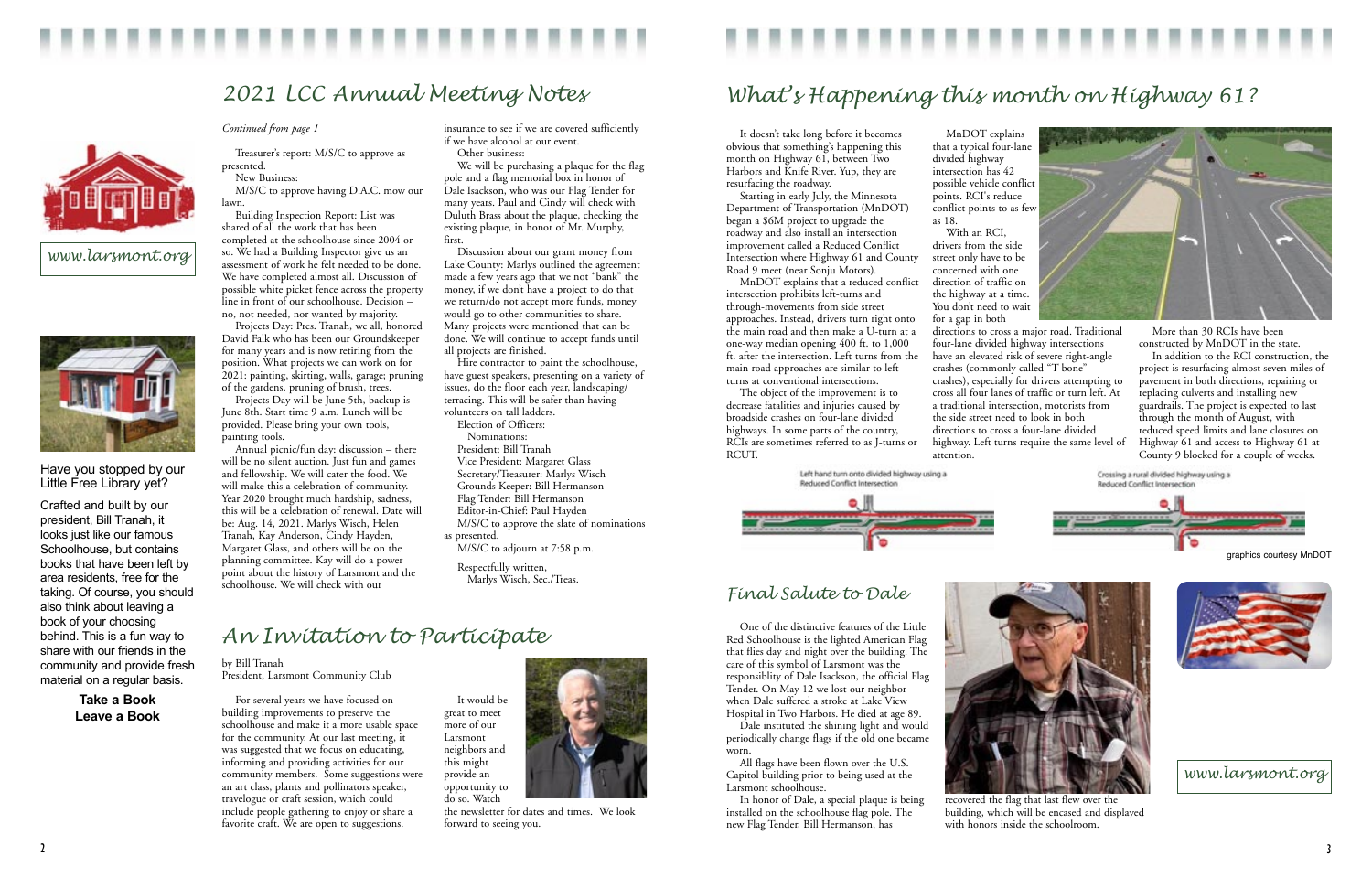## *A Blast from the Past*

The Larsmont Community Club supports the local business community by presenting this complimentary display of merchants within the traditional Larsmont boundaries. Our intent is to remind you of the opportunities that exist to

support the community year-round. We hope that visitors will visit and/or stay in the area and patronize our local businesses. After all, there's more to Larsmont than our Little Red Schoolhouse.





# *Larsmont – A Great Place to Live and Visit*

*Come Visit Larsmont*

*This poem was written on the occasion of the all-Larsmont Reunion, July 27, 1980*

Across the Track *by Tom Sjoblom*

This school contains some memories, There's lots that we could tell; I even thought as I approached I heard the teacher ring the bell. There's been a lot of changes made Since those early childhood days; The thing that still remains the same Is the railroad right-of-way. The culture of our little town Is based upon the fact, Our geographic boundary line **Was just a plain old railroad track.**

This old track's seen lots of service, Hauling people, fish and mail. Day and night she'd carry traffic, We didn't think she'd every fail! But this old track is getting rusty, Rails and ties hang in the air. The Missabe feels it just ain't worth The section laborer's care. There still may be a ray of hope, Others may get in the act And once again may carry tourists **Over this familiar track.**



Some have moved from here out East, And some have moved out West; But then there's those of us who like Our northern Minnesota best. When modern demolition plans Seem to be the rule, We alumni are so glad You chose to spare our little school; 'Cause here we learned to read and write, And how to face the fact That each of us had lots to learn **On both sides of the track!**

Our heritages were comprised Besides of very few, A hearty group of Swedes and Finns, And some Norwegians, too. They seemed content as emigrants Enduring hardships here, Where freedom was a way of life, With no internal fears. Perhaps we'd need them back today to deal with greedy bureaucrats, And show them how to get along **With those who live across the track!**



Election time, just like today, Were bickering debates. Self esteem, if ever stressed, Was too little or too late. Neighbors made their choice at polls, At the town hall in Knife River; We knew regardless of who would win, School and chores would be forever. Larsmont votes weren't national news, But when our land went Democrat, Our post office was promptly moved **To Ollie's store above the track!**

Our parents had one thing in common – A strong belief in God; Some called our town the "Holy City," Free of all immoral fraud. But kids will always seem to find The pleasures that they search; I guess that's why our little school Eventually became a church. Perhaps we're better off today, Our conscience led us back To gather at our Sunday School, **From both sides of the track!**

Others chose commercial fishing Long before us kids arrived; 'Twas not for us to question why They worked so hard for goals they strived. Soon we'd learn of kids whose dads Were financiers and brokers; With pride we always let them know Our dads were honest herring chokers! Lots of work, but little pay 'Cause market prices always lacked; Those were elements endured **By fishermen below the track!**

The Larsmont livelihood composed Of railroaders and fishermen; We always felt the latter group Were better off back then. They always had those certain hours, They'd labor at the shops each day; The weather was no factor To interrupt their pay. Depression years were felt by all, Accounts weren't always in the black; But railroad benefits and fares **Belonged to those above the track!** Money went for food and clothing, With little left to render -Except the time our rolling tire Made us buy a Chevy fender! Game was plentiful back then, Weapons were our slingshots; We'd leave on hunting expeditions With nothing that our money bought. Armed with all the bare essentials, And included in our pack Were pockets full of ammunition **From beaches down below the track!**



As kids we had our share of fun, In spite of work with cows and chickens, Or setting nets and cleaning fish – We still found time to raise the dickens! Our modern pools and skating rinks Would have proved quite inferior, To all the fun provided us By good old Lake Superior! Halloween and April Fool? We'll not get into that, Except to say our focal point **Was the railroad station by the track!**

Larsmont had its share of game, Where bear and deer were found; And one could lay awake at night And hear the wolves' familiar sound. My favorite bird, I must admit, Has got to be the seagull; His song exceeds all that of others, Especially with his belly full! We'd dump the fish guts on the rocks, And after they'd devour the stack, Their songs of gratitude were heard **By those who lived below the track!**

This town ain't known for athletes, There was no time for basketball. The only place to practice Was the smooth side of the barn. Girls partook in sports we had; No question – Should we let her? 'Cause there were times we must admit That they were even better! The big event in town was when We had to take a whack At the rugged competition **From the other side of the track!**



The fish platform has disappeared, Where we'd sit and count the cars; A seldom venture to Duluth Was really pretty far. There were no property restrictions – Fences were for cows; Now you have elaborate freeways And only vehicles allowed! But should you find these elements More than you can hack, Be glad you live in Larsmont **On either side of the track!**

A tribute to the ones who've reached The sunset years of life – They've weathered many challenges, Enduring hardships, stress and strife. Now are rapidly approaching The realm of pioneers; We hope the fortitude you taught us Will be of help in coming years. We honor those no longer here, We wish that they were back With us at this endearing site – **From both sides of the track!**

If you'd like to increase the size of this type, color versions of this and past newsletters are located on the Larsmont website at www.Larsmont.org